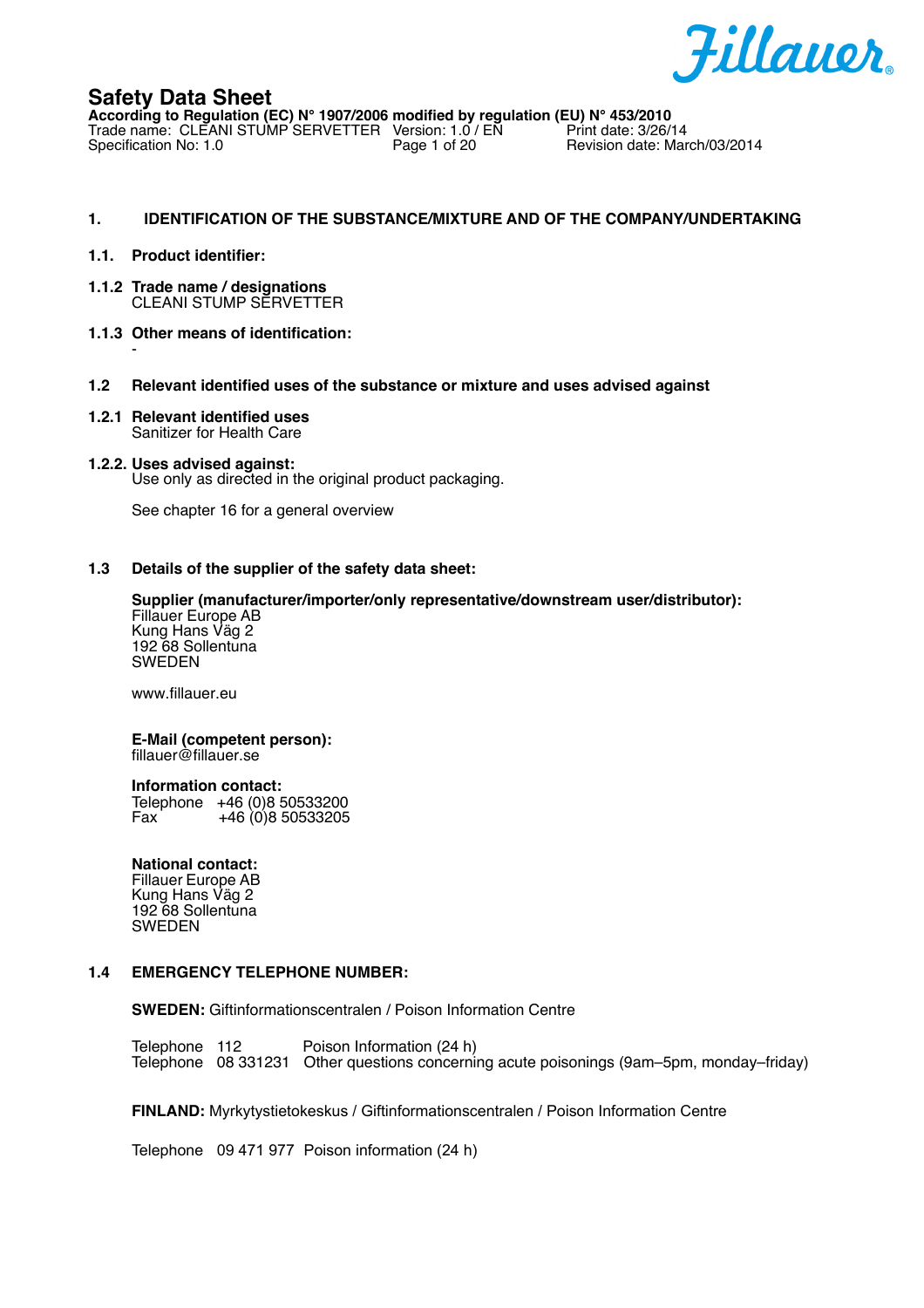**According to Regulation (EC) N° 1907/2006 modified by regulation (EU) N° 453/2010** Trade name: CLEANI STUMP SERVETTER Version: 1.0 / EN Print date: 3/26/14 Specification No: 1.0 **Page 2 of 20** Revision date: March/03/2014

# **2. HAZARD CLASSIFICATION**

## **2.1. Classification of the substance or mixture:**

Self classification

## **2.1.1 Classification according to Regulation (EC) No 1272/2008 [CLP/GHS]**

| <b>Hazard Classes and</b><br><b>Hazard Categories</b> | <b>Hazard Statements</b> | <b>Classification Procedure</b> |
|-------------------------------------------------------|--------------------------|---------------------------------|
| Flam. Liq. 2                                          | H <sub>225</sub>         | Calculation method              |
| Eye Irrit. 2                                          | H319                     | Calculation method              |
| STOT SE3                                              | H336                     | Calculation method              |

## **2.1.2 Classification according to 67/548/EEC or 1999/45/EC**

F: R10, Xi: R36, R67

### **2.1.3 Additional information:**

Full text of R-, H- and EUH-phrases: see section 16.

## **2.2. Label elements**

# **2.2.1 Labelling according to Regulation (EC) No 1272/2008 [CLP/GHS]**

**Hazard components for labeling:** Isopropanol

**Authorisation No** n/a

### **Hazard pictograms**



**Signal word:** Danger

### **Hazard statements:**

H225 Highly flammable liquid and vapour H319 Causes serious eye irritation H336 May cause drowsiness or dizziness

### **Precautionary statements:**

P210 Keep away from heat/sparks/open flames/hot surfaces – No smoking P305 + P351 + P338 IF IN EYES: Rinse cautiously with water for several minutes. Remove contact lenses if present and easy to do – continue rinsing. P337 + P313 If eye irritation persists get medical advice/attention.

### **Supplemental Hazard information (EU):**

Not applicable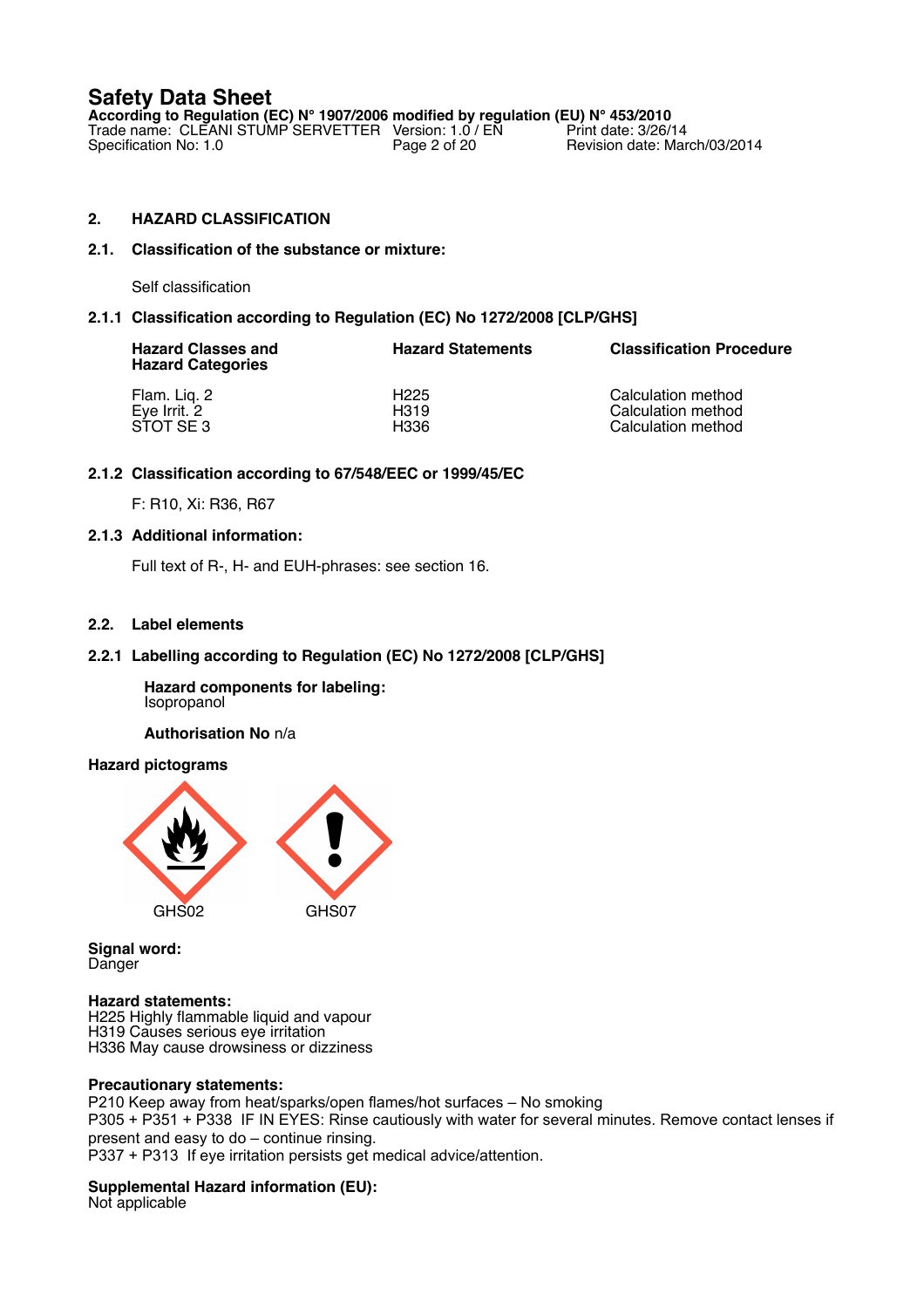**According to Regulation (EC) N° 1907/2006 modified by regulation (EU) N° 453/2010** Trade name: CLEANI STUMP SERVETTER Version: 1.0 / EN Print date: 3/26/14 Specification No: 1.0 **Page 3 of 20** Revision date: March/03/2014

**Special rules for supplemental label elements for certain mixtures:** Not applicable

### **2.3 Other hazards**

Adverse physicochemical effects: Flammable

Adverse human health effects and symptoms: Can cause central nervous system (CNS) depression. May cause drowsiness or dizziness. May cause respiratory irritation. May cause serious eye irritation. Adverse environmental effects: None indicated Other adverse hazards: None indicated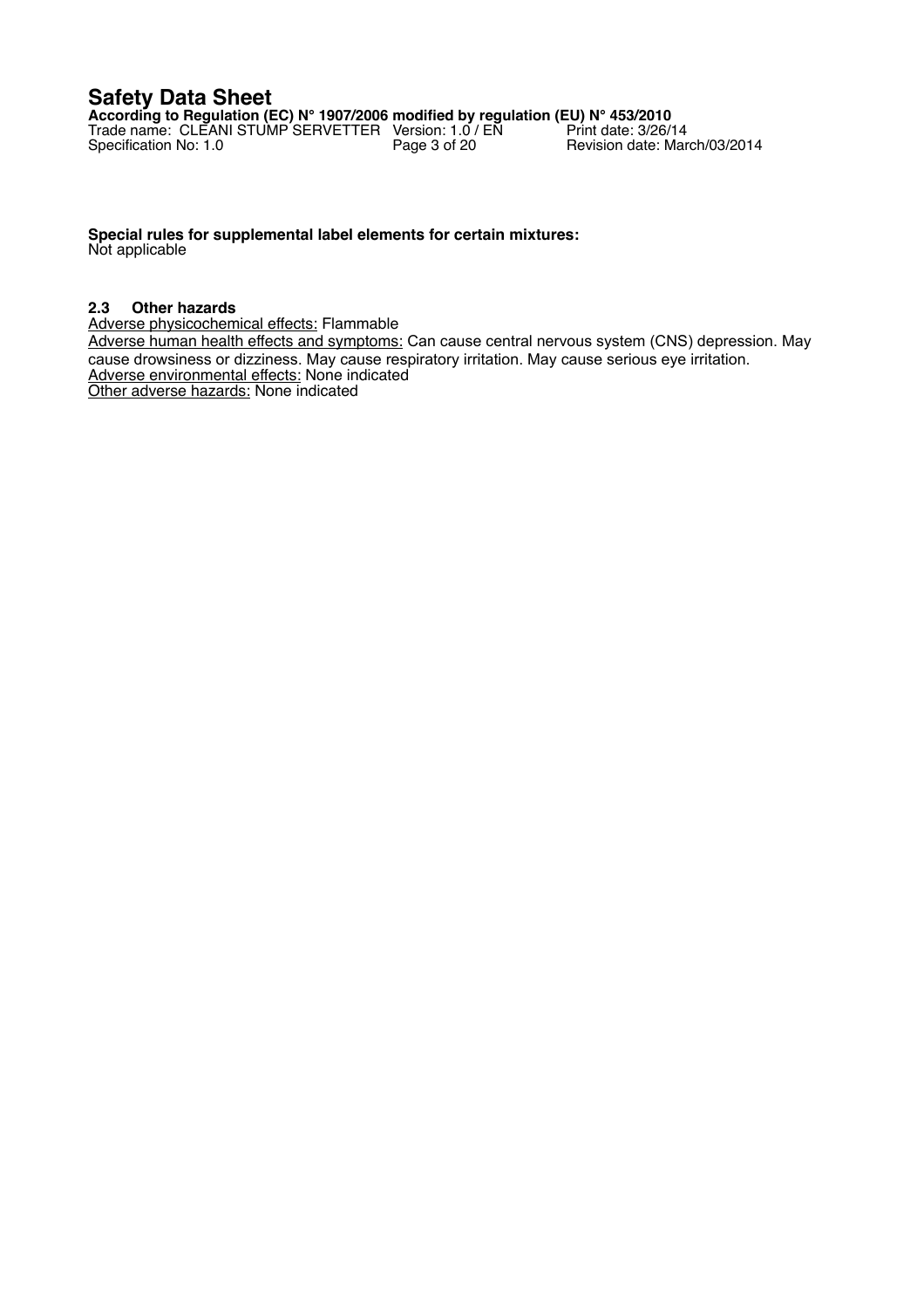**According to Regulation (EC) N° 1907/2006 modified by regulation (EU) N° 453/2010** Trade name: CLEANI STUMP SERVETTER Version: 1.0 / EN Print date: 3/26/14 Specification No: 1.0 **Page 4 of 20** Revision date: March/03/2014

# **3. COMPOSITION/INFORMATION ON INGREDIENTS**

# **3.2. Mixtures**

# **3.2.1 Description of the mixture**

Hydroalcoholic mixture with Isopropyl Alcohol and Cetylpyridinium Chloride.

## **3.2.2 Hazardous Ingredients**

This product contains the substances listed below, which are defined as dangerous substances or hazardous chemicals as defined in Regulation (EC) No 1272/2008 and present at concentration over the generic cut-off values.

| <b>CAS No.</b> | EC No.    | <b>Index No</b> | <b>REACH No.</b>            | $\%$      | <b>Name</b>                 | <b>Classification</b><br>according to<br>67/548/EEC |
|----------------|-----------|-----------------|-----------------------------|-----------|-----------------------------|-----------------------------------------------------|
| 67-63-0        | 200-661-7 | 603-117-00-0    | 01-2119457558-25            | $70 - 80$ | <b>Isopropyl</b><br>Alcohol | F; R11<br> Xi; R36<br>IR67                          |
| 102-71-6       | 203-049-8 | n/a             | 01-2119486482-31            | $1 - 5$   | Triethanolamine             | Xi: R36                                             |
| 123-03-5       | 204-593-9 | n/a             | Exempted<br>(annual volume) | < 0.1     | Cetylpyridinium<br>chloride | T+; R26<br>T; R25<br>Xi; R36/37/38<br>N; R50/52     |
| 50-21-5        | 200-018-0 | n/a             | 01-2119548400-48            | < 1.0     | Lactic acid                 | Xi; R37/38 R41                                      |

| <b>CAS No.</b> | EC No.    | <b>Index No</b> | <b>REACH No.</b>            | $\%$    | <b>Name</b>                        | <b>Classification</b><br>according to<br><b>Regulation (EC) No</b><br>1272/2008                                                                                 |
|----------------|-----------|-----------------|-----------------------------|---------|------------------------------------|-----------------------------------------------------------------------------------------------------------------------------------------------------------------|
| 67-63-0        | 200-661-7 | 603-117-00-0    | 01-2119457558-25            | 70 - 80 | <i><b>Isopropyl</b></i><br>Alcohol | Flam. Liq. 2<br>Eye Irrit. 2<br>STOT SE3                                                                                                                        |
| 102-71-6       | 203-049-8 | n/a             | 01-2119486482-31            | $1 - 5$ | Triethanolamine                    | Eye Irrit. 2                                                                                                                                                    |
| 123-03-5       | 204-593-9 | n/a             | Exempted<br>(annual volume) | < 0.1   | Cetylpyridinium<br><b>chloride</b> | Acute Tox. 3; H301<br>Acute Tox. 2; H330<br>Skin Irrit. 2; H315<br>Eye Irrit. 2; H319<br>STOT SE 3; H335<br>Aquatic Acute 1; H400<br>Aquatic Chronic 1;<br>H410 |
| 50-21-5        | 200-018-0 | n/a             | 01-2119548400-48            | < 1.0   | Lactic acid                        | Eye Irrit. 2: $1\% \leq C$ <<br>3%<br>Skin Irrit. 2: $C \ge 10\%$<br>Eye Dam. 1: $C \ge 3\%$                                                                    |

Note: Classification refers to classifications of raw substances at 100 % and are used as basis for classifying the mixture.

# **3.3 Additional Information**

Full text of R-, H- and EUH-phrases: see section 16.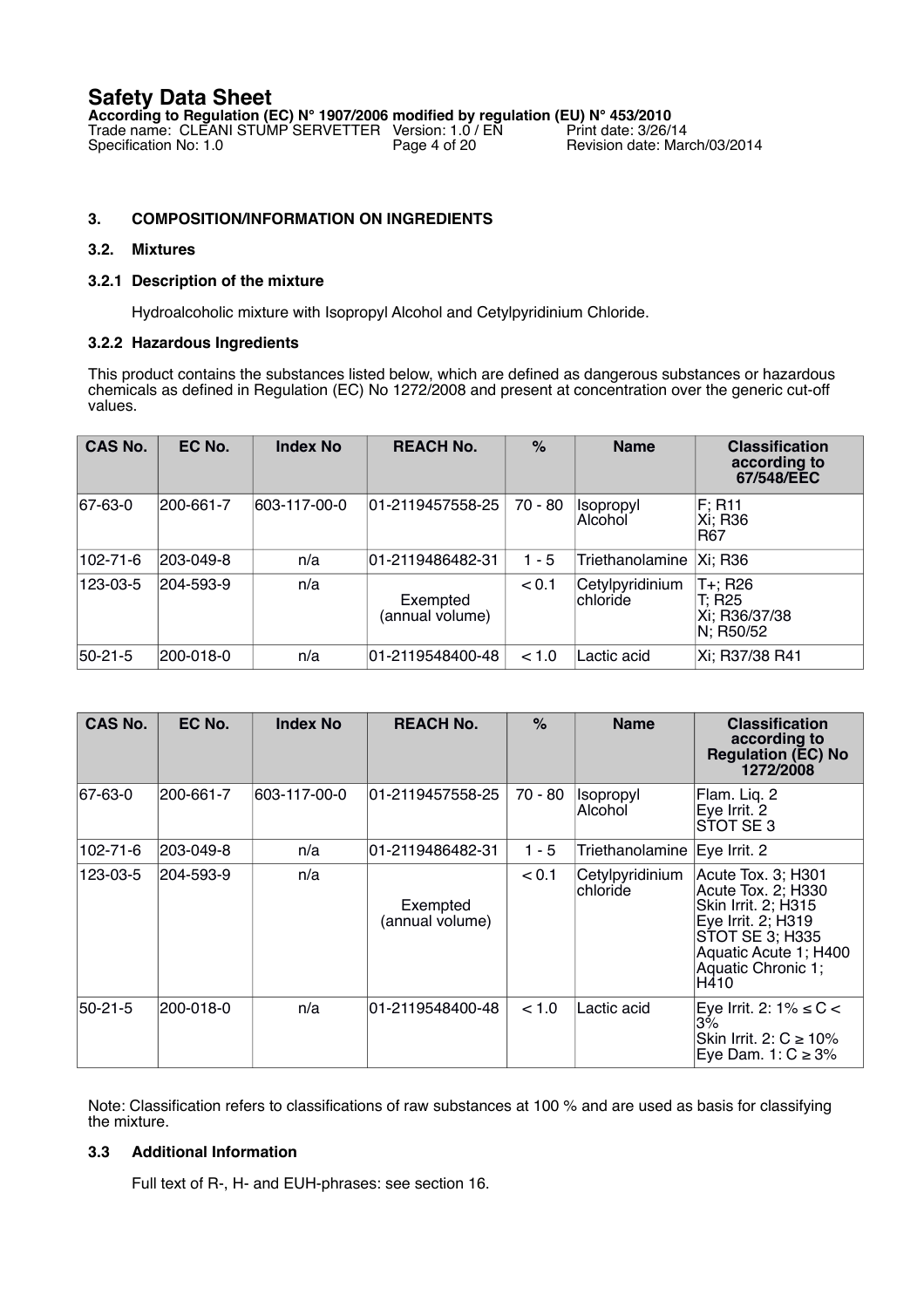**According to Regulation (EC) N° 1907/2006 modified by regulation (EU) N° 453/2010** Trade name: CLEANI STUMP SERVETTER Version:  $1.0$  / EN Specification No:  $1.0$ Revision date: March/03/2014

# **4. FIRST AID MEASURES**

### **4.1 Description of first aid measures**

### **4.1.1 General informations:**

Consult a physician. Show this safety data sheet to the doctor in attendance.

### **4.1.1 Following inhalation:**

Remove victim to fresh air and keep at rest in a position comfortable for breathing. If it is suspected that fumes are still present, the rescuer should wear an appropriate mask or self-contained breathing apparatus. If not breathing, if breathing is irregular or if respiratory arrest occurs, provide artificial respiration or oxygen by trained personnel. It may be dangerous to the person providing aid to give mouth-to-mouth resuscitation. Get medical attention. If necessary, call a poison center or physician. If unconscious, place in recovery position and get medical attention immediately. Maintain an open airway. Loosen tight clothing such as a collar, tie, belt or waistband.

### **4.1.4 Following skin contact:**

Not relevant under normal and reasonably foreseeable use. In case of large exposure, flush contaminated skin with plenty of water. Remove contaminated clothing and shoes. Get medical attention if symptoms occur. Wash clothing before reuse. Clean shoes thoroughly before reuse.

### **4.1.2 Following eye contact:**

Immediately flush eyes with plenty of water, occasionally lifting the upper and lower eyelids. Check for and remove any contact lenses. Continue to rinse for at least 10 minutes. Get medical attention.

### **4.1.5 Following ingestion:**

Ingestion is unlikely exposure route unless product is intentionally abused. Never give anything by mouth to an unconscious person. Rinse mouth with water. Consult a physician.

### **4.1.6 Self-protection of the first aider:**

No action shall be taken involving any personal risk

### **4.1.7 Notes for the doctor:**

Isopropyl alcohol (Isopropanol) is the major component of the mixture  $(-75\% \text{ w/w})$ 

### **4.2 Most important symptoms and effects, both acute and delayed**

Can cause central nervous system (CNS) depression. May cause drowsiness or dizziness. May cause respiratory irritation. May cause serious eye irritation.

### **4.3 Indication of any immediate medical attention and special treatment needed**

Not available.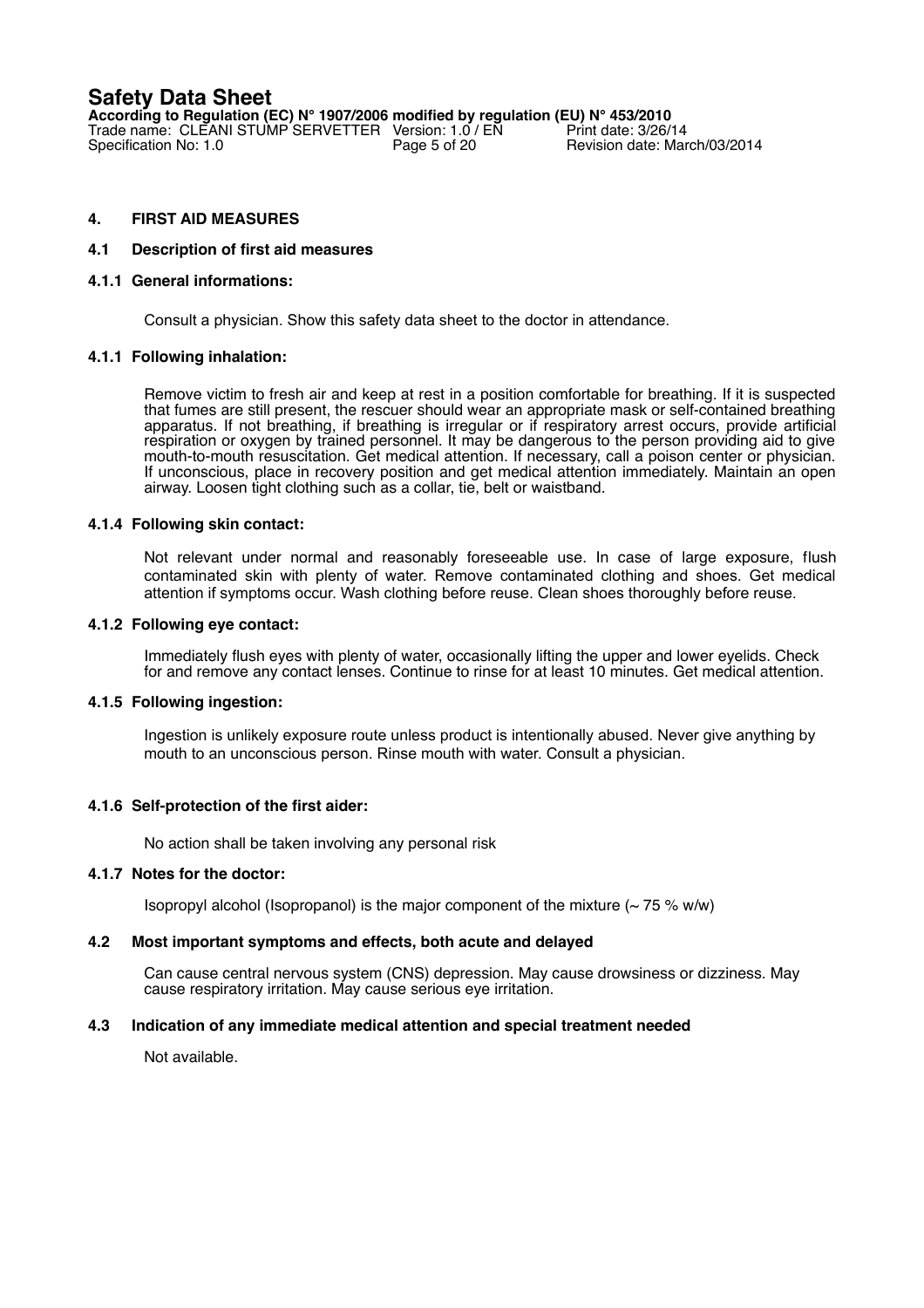**According to Regulation (EC) N° 1907/2006 modified by regulation (EU) N° 453/2010** Trade name: CLEANI STUMP SERVETTER Version:  $1.0$  / EN Specification No:  $1.0$ Revision date: March/03/2014

## **5. FIRE-FIGHTING MEASURES**

### **5.1 Extinguishing media:**

**Suitable extinguishing media:** Use dry chemical, CO2, water spray (fog) or foam.

#### **Unsuitable extinguishing media:** Do not use a direct water jet on the burning product.

### **5.2 Special hazards arising from the substance or mixture**

### **Hazardous combustion products:**

Flammable liquid and vapour. As a result of combustion or thermal decomposition reactive subproducts are created (CO2, CO, NOx,...) that can become highly toxic and, consequently, can present a serious health risk. Hazards from the highly flammable liquid and vapour. In a fire or if heated, a pressure increase will occur and the container may burst, with the risk of a subsequent explosion. The substance or mixture vapour/gas is heavier than air and will spread along the ground. Vapours may accumulate in low or confined areas or travel a considerable distance to a source of ignition and flash back. Runoff to sewer may create fire or explosion hazard.

### **5.3 Advice for fire-fighters**

Wear self-contained breathing apparatus with full-face mask and full protective clothing.

### **5.4 Additional information:**

Be aware of possibility of re-ignition. This product gives off flammable vapours which may form explosive mixtures with air. Vapours with a source of ignition can creat a flash fire, not a UVCE (Unconfined Vapour Cloud Explosion). Run off to sewer may cause fire or explosion hazard . Containers may explode in heat of fire. Use water to cool fire-exposed containers and to disperse vapour.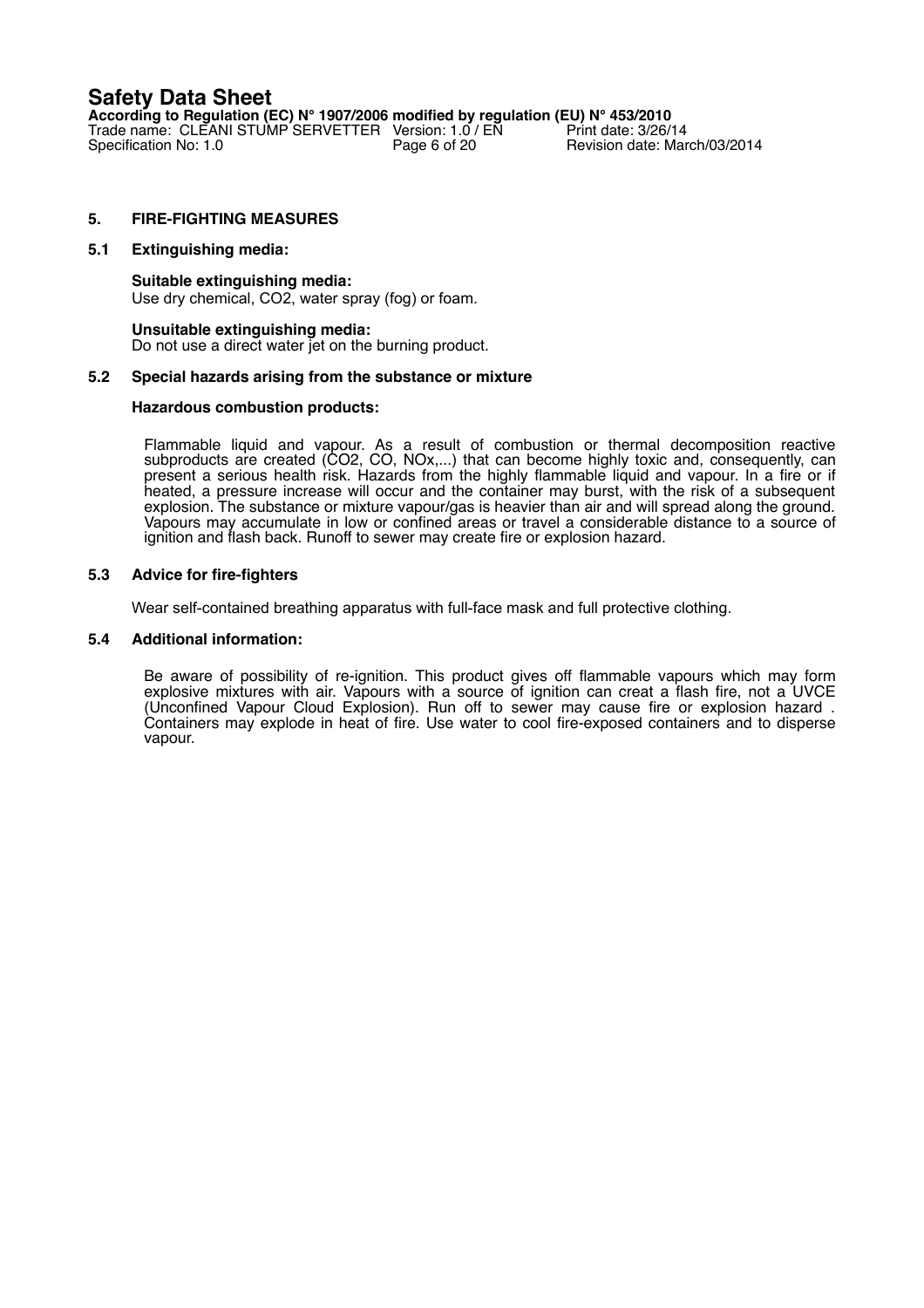**According to Regulation (EC) N° 1907/2006 modified by regulation (EU) N° 453/2010** Trade name: CLEANI STUMP SERVETTER Version: 1.0 / EN<br>Specification No: 1.0 Page 7 of 20 Revision date: March/03/2014

# **6. ACCIDENTAL RELEASE MEASURES**

### **6.1 Personal precautions, protective equipment and emergency procedures**

#### **6.1.1 For non-emergency personnel**

Do not smoke. Do not expose to flame or any potential source of ignition (eg electrical equipment). Avoid contact with skin and inhalation of vapors. Ensure adequate ventilation of the workplace.

No action shall be taken involving any personal risk or without suitable training. Evacuate surrounding areas. Keep unnecessary and unprotected personnel from entering. Do not touch or walk through spilt material. Shut off all ignition sources. No flares, smoking or flames in hazard area. Avoid breathing vapour or mist. Provide adequate ventilation. Wear appropriate respirator when ventilation is inadequate. Put on appropriate personal protective equipment.

### **6.1.2 For emergency responders**

### **Personal protective equipment:**

Wear self contained breathing apparatus if necessary. Evacuate surrounding areas. Keep unnecessary and unprotected personnel from entering. Do not touch or walk through spilt material. Shut off all ignition sources. No flares, smoking or flames in hazard area. Avoid breathing vapour or mist. Provide adequate ventilation. Wear appropriate respirator when ventilation is inadequate. Put on appropriate personal protective equipment.

### **6.2 Environmental precautions:**

Avoid dispersal of spilt material and runoff and contact with soil, waterways, drains and sewers. Inform the relevant authorities if the product has caused environmental pollution (sewers, waterways, soil or air).

### **6.3 Methods and material for containment and cleaning up**

#### **6.3.1 For containment:**

Stop leak if without risk. Move containers from spill area. Approach the release from upwind. Prevent entry into sewers, water courses, basements or confined areas. Wash spillages into an effluent treatment plant or proceed as follows. Contain and collect spillage with non-combustible, absorbent material e.g. sand, earth, vermiculite or diatomaceous earth and place in container for disposal according to local regulations. Use spark-proof tools and explosion-proof equipment. Dispose of via a licensed waste disposal contractor. Contaminated absorbent material may pose the same hazard as the spilt product.

### **6.3.2 For cleaning up:**

Small spills: Allow to evaporate if it is safe to do so or contain and absorb using earth, sand or other inert material then transfer into suitable containers for recovery or disposal. Ventilate contaminated area thoroughly. Large spills: Dike or dam to contain for later disposal. Contact emergency authorities.

### **6.3.3 Other information:**

None

### **6.4 Reference to other sections**

For exposure control and personal protection measures, see section 8. For considerations of waste disposal, see section 13.

#### **6.5 Additional information:**

None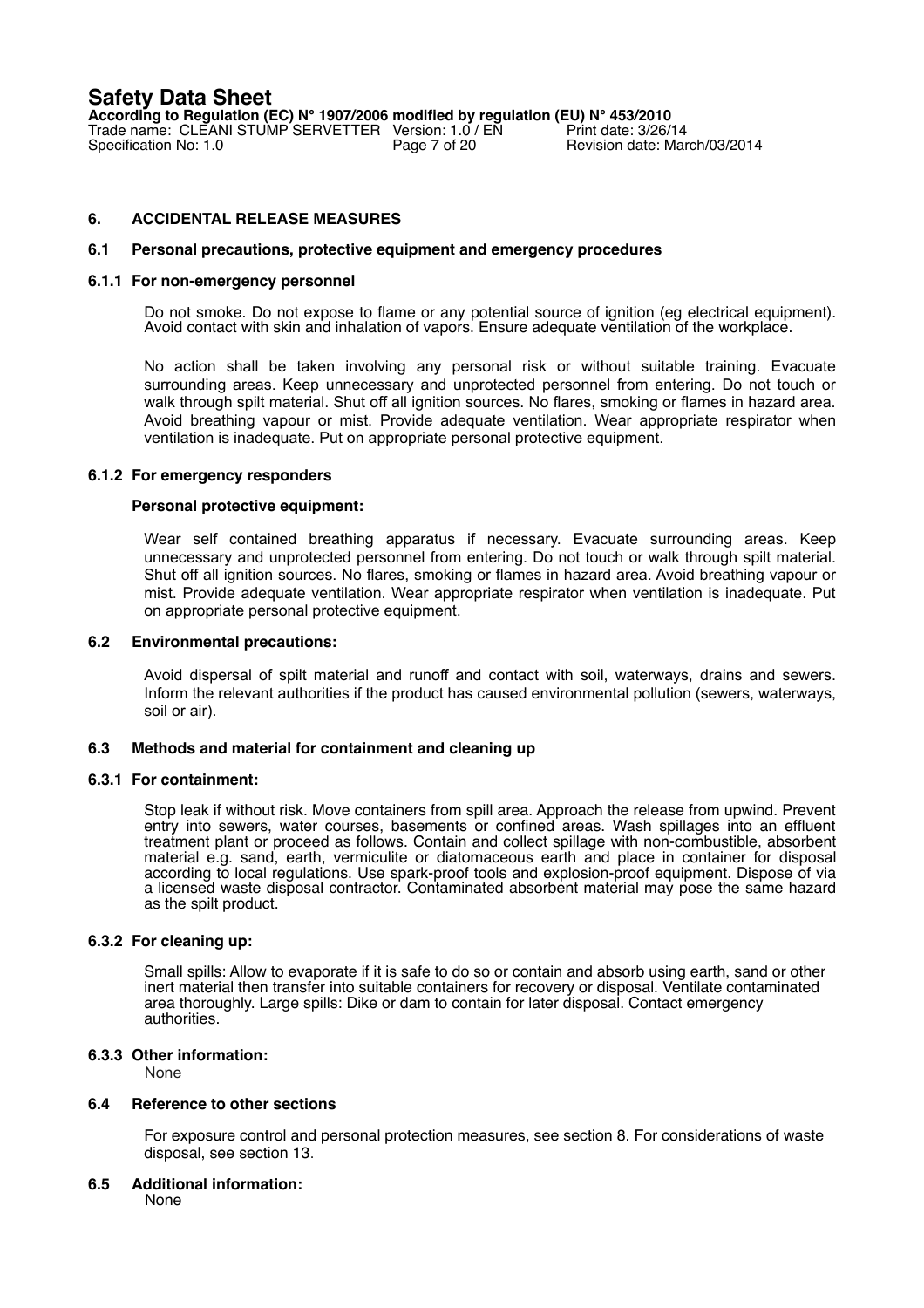**According to Regulation (EC) N° 1907/2006 modified by regulation (EU) N° 453/2010** Trade name: CLEANI STUMP SERVETTER Version: 1.0 / EN<br>Specification No: 1.0 Page 8 of 20 Revision date: March/03/2014

# **7. HANDLING AND STORAGE**

### **7.1 Precautions for safe handling**

#### **7.1.1 Protective measures:**

Put on appropriate personal protective equipment. Do not ingest. Avoid contact with eyes, skin and clothing. Do not enter storage areas and confined spaces unless adequately ventilated. Keep in the original container or an approved alternative made from a compatible material, kept tightly closed when not in use. Empty containers retain product residue and can be hazardous. Do not reuse container.

#### **Fire preventions:**

Store and use away from heat, sparks, open flame or any other ignition source. Use explosion-proof electrical (ventilating, lighting and material handling) equipment. Use only non-sparking tools. Take precautionary measures against electrostatic discharges.

### **Aerosol and dust generation preventions:**

Avoid breathing vapour or mist. Use only with adequate ventilation. Wear appropriate respirator when ventilation is inadequate.

### **Environmental precautions:**

Avoid direct discharge to sewer, surface water and groundwater, not make to penetrate into the soil.

### **7.1.2 Advice on general occupational hygiene**

### **7.2 Conditions for safe storage, including any incompatibilities**

#### **Technical measures and storage conditions:**

Store in accordance with local regulations. Store in a segregated and approved area. Store in original container protected from direct sunlight in a dry, cool and well- ventilated area, away from incompatible materials (see section 10) and food and drink. Store locked up. Eliminate all ignition sources. Separate from oxidizing materials. Keep container tightly closed and sealed until ready for use. Containers that have been opened must be carefully resealed and kept upright to prevent leakage. Do not store in unlabelled containers. Use appropriate containment to avoid environmental contamination.

#### **Packaging materials:**

Store in original containers. Incompatible materials: natural rubber, PVC, methyl-methacrylate plastics, polyamides, zinc, brass, aluminium under certain conditions. Compatible materials: Stainless steel, titanium, cast bronze, cast iron, carbon steel, polypropylene, neoprene, nylon, viton, ceramic, carbon, glass.

#### **7.3 Specific end uses:**

### **Recommendations: Industrial sector specific solutions: Health Care, Personal Care**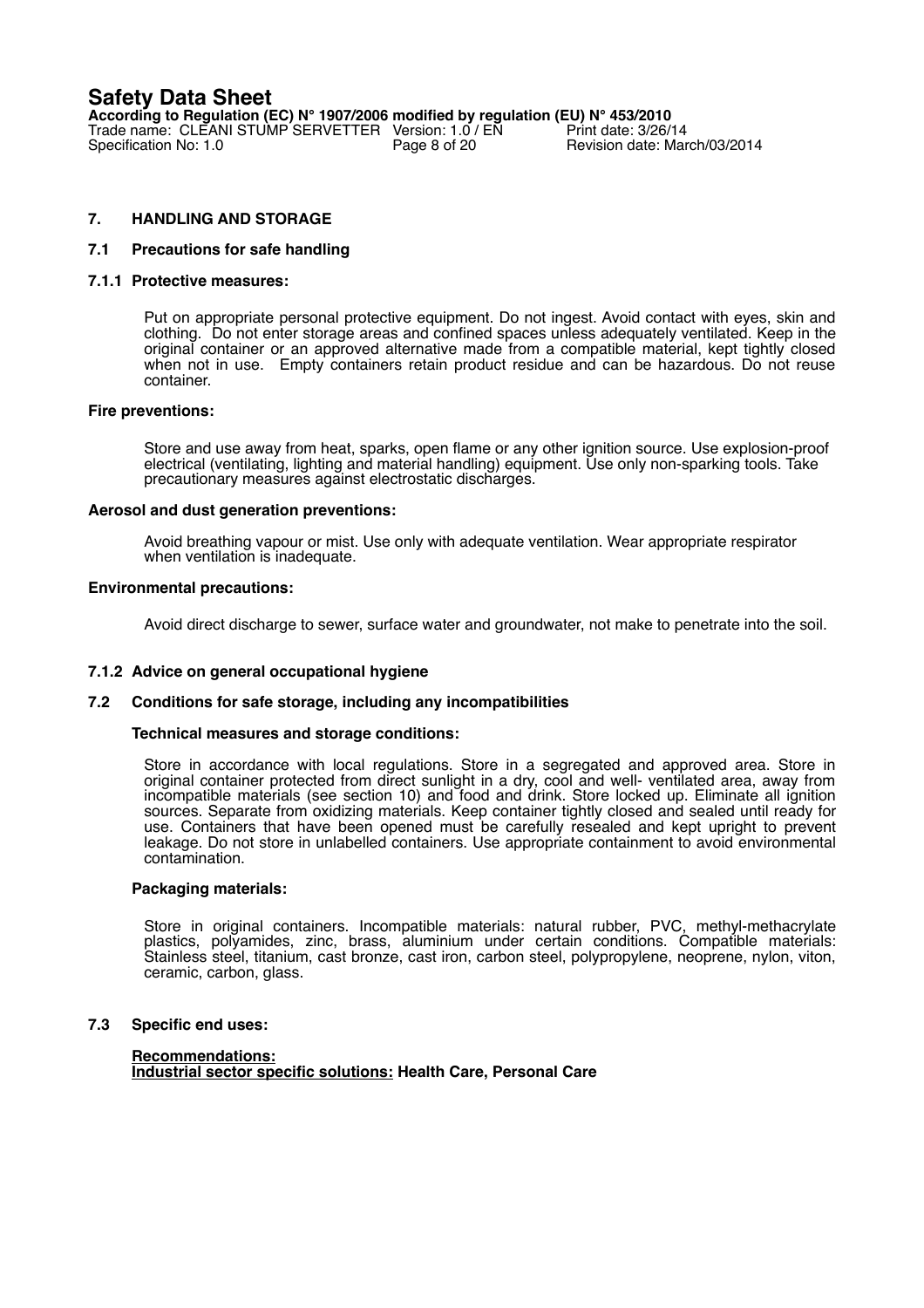**According to Regulation (EC) N° 1907/2006 modified by regulation (EU) N° 453/2010** Trade name: CLEANI STUMP SERVETTER Version: 1.0 / EN<br>Specification No: 1.0 Page 9 of 20 Revision date: March/03/2014

# **8. EXPOSURE CONTROLS / PERSONAL PROTECTION**

## **8.1 Control parameters**

## **8.1.1 Occupational Exposure Limits**

| 67-63-0 Isopropanol | $200$ ppm $(8 h)$ | 250 ppm (15 min)   |
|---------------------|-------------------|--------------------|
|                     | 500 mg/m3 (8 h)   | 620 mg/m3 (15 min) |

## **8.1.3 Exposure limits at intended use:**

No information is available for Exposure Levels (ELs). Avoid direct discharge to sewer, surface water and groundwater, not make to penetrate into the soil.

## **8.1.4 DNEL/PEC-values**

### **DNEL values:**

Isopropanol: 500 mg/m³ (inhalation)

## **8.1.5 Risk management measures according to used control banding approach**

Handling should be at a temperature as low as possible. Ensure proper ventilation.

# **8.2 Exposure Controls**

### **8.2.1 Appropriate engineering controls:**

Handle in accordance with good industrial hygiene and safety practices. Wash hands, forearms and face thoroughly after handling chemical products, before eating, smoking and using the lavatory and at the end of the working period. Appropriate techniques should be used to remove potentially contaminated clothing. Wash contaminated clothing before reusing. Ensure that eyewash stations and safety showers are close to the workstation location.

### **8.2.2 Personal protection equipment:**

**8.2.2.1 Eye / Face protection:** Safety glasses with side-shields conforming to EN166 Use equipment for eye protection tested and approved under appropriate government standards such as NIOSH (US) or EN 166(EU) should be used when a risk assessment indicates this is necessary to avoid exposure to liquid spaslhes, mists, gases or dusts.

**8.2.2.2 Skin protection:** Appropriate footwear and any additional skin protection measures should be selected based on the task being performed and the risks involved and should be approved by a specialist before handling this product.

**Hand protection:** Chemical-resistant, impervious gloves complying with an approved standard should be worn at all times when handling chemical products if a risk assessment indicates this is necessary. The selected protective gloves have to satisfy the specifications of EU Directive 89/686/EEC and the standard EN 374 derived from it.

**Body protection:** Personal protective equipment for the body should be selected based on the task being performed and the risks involved and should be approved by a specialist before handling this product.

### **8.2.2.3 Respiratory protection:**

Use a properly fitted, air-purifying or air-fed respirator complying with an approved standard if a risk assessment indicates this is necessary. Respirator selection must be based on known or anticipated exposure levels, the hazards of the product and the safe working limits of the selected respirator.

### **8.2.2.4 Thermal hazards:**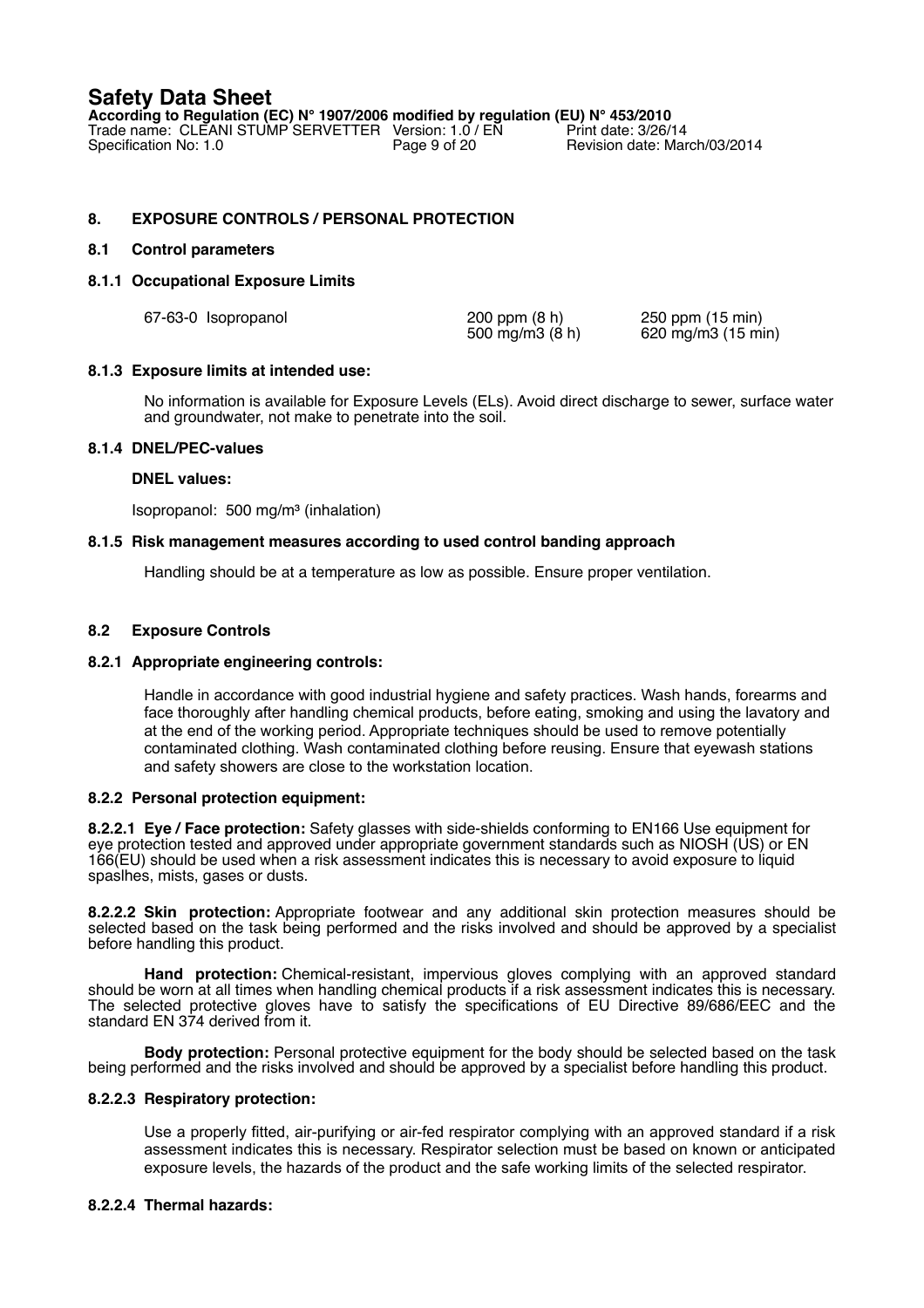**According to Regulation (EC) N° 1907/2006 modified by regulation (EU) N° 453/2010** Trade name: CLEANI STUMP SERVETTER Version: 1.0 / EN Print date: 3/26/14 Specification No: 1.0 **Page 10 of 20** Revision date: March/03/2014

Handling should be at a temperature as low as possible. Ensure proper ventilation.

## **8.3. Environmental exposure controls:**

**Measures related to consumer uses of the substance (as such or in mixtures):** Avoid direct discharge to sewer, surface water and groundwater, not make to penetrate into the soil.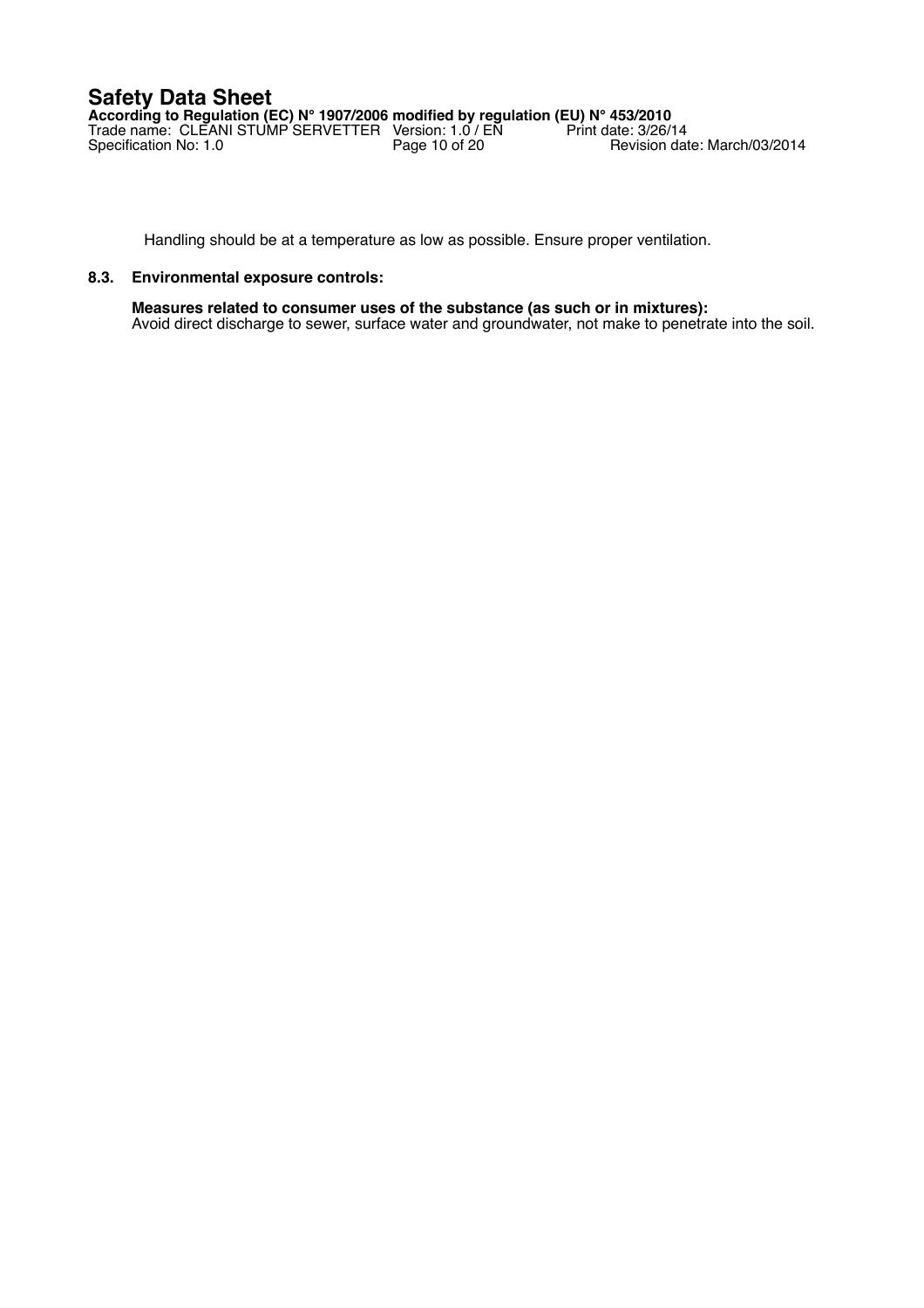**According to Regulation (EC) N° 1907/2006 modified by regulation (EU) N° 453/2010** Trade name: CLEANI STUMP SERVETTER Version: 1.0 / EN Print date: 3/26/14 Specification No: 1.0 **Page 11 of 20** Revision date: March/03/2014

# **9. PHYSICAL AND CHEMICAL PROPERTIES**

# **9.1 Important health, safety and environmental information**

### **9.1.1 Appearance**

**Physical state:** Liquid **Colour:** n/a **Odour:** Characteristic

## **9.2.2 Safety relevant basic data**

| Parameter                                        | <b>Value</b>         | <b>Remark</b> |
|--------------------------------------------------|----------------------|---------------|
| pH                                               | $7 - 9$              |               |
| Melting point/range (°C)                         | lNo data             |               |
| Initial boiling point/range (°C)                 | l~ 80 °C             |               |
| Flash point (°C)                                 | 18,5 °C (closed cup) |               |
| Vapour pressure (hPa)                            | lNo data             |               |
| Vapour density (air=1)                           | No data              |               |
| Density (g/cm3)                                  | $0.84 - 0.86$        |               |
| Water solubility                                 | Soluble              |               |
| Partition coefficient n-Octanol/Water (log Po/w) | lNo data             |               |
| Viscosity, dynamic (mPas)                        | $> 500$ mPas         |               |

**9.2 Physical hazards: Explosives**: Not applicable **Flammable gases**: Not applicable **Flammable aerosols**: Not applicable **Oxidising gases**: Not applicable **Gases under pressure**: Not applicable **Flammable liquids**: Flammable liquid and vapour. **Flammable solids**: Not applicable Self-reactive substances and mixtures: Not applicable **Pyrophoric liquids Pyrophoric solids**: Not applicable **Self-heating substances and mixtures**: Not applicable **Substances or mixtures which, in contact with water emit flammable gases**: Not applicable **Oxidising liquids**: Not applicable **Oxidising solids**: Not applicable **Organic peroxides**: Not applicable **Metal corrosion**: Not applicable

# **9.3 Other safety information**

### **Properties of explosive atmospheres (mixtures):**

**Gases and vapours:** lower 2 %, upper 12 %

**Physical-chemical properties of nanoparticles:** Not applicable

#### **Limiting oxygen concentration** Not applicable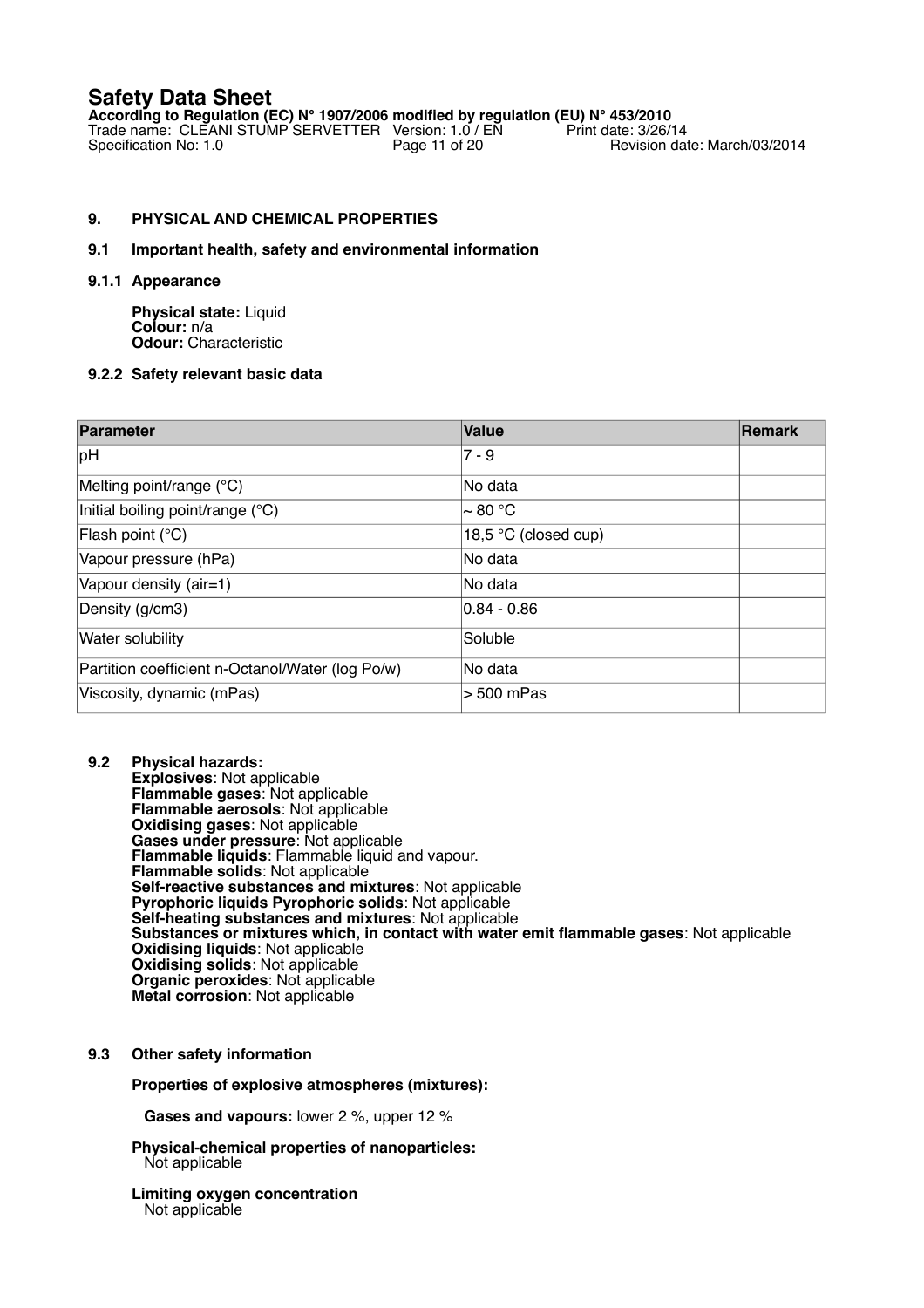**According to Regulation (EC) N° 1907/2006 modified by regulation (EU) N° 453/2010** Trade name: CLEANI STUMP SERVETTER Version: 1.0 / EN Print date: 3/26/14 Specification No: 1.0 **Page 12 of 20** Revision date: March/03/2014

**Bulk density** 0.85 g/cm<sup>3</sup>

**Solubility in different media** Soluble in water and alcohols

**Stability in organic solvents and identity of relevant degradation products** No data available

**Evaporation rate** No data available

**Conductivity** No data available

**Surface tension** No data available

**Dissociation constant in water (pKa)** No data available

**Oxidation-reduction Potential** No data available

**Fat solubility (solvent – oil to be specified)** No data available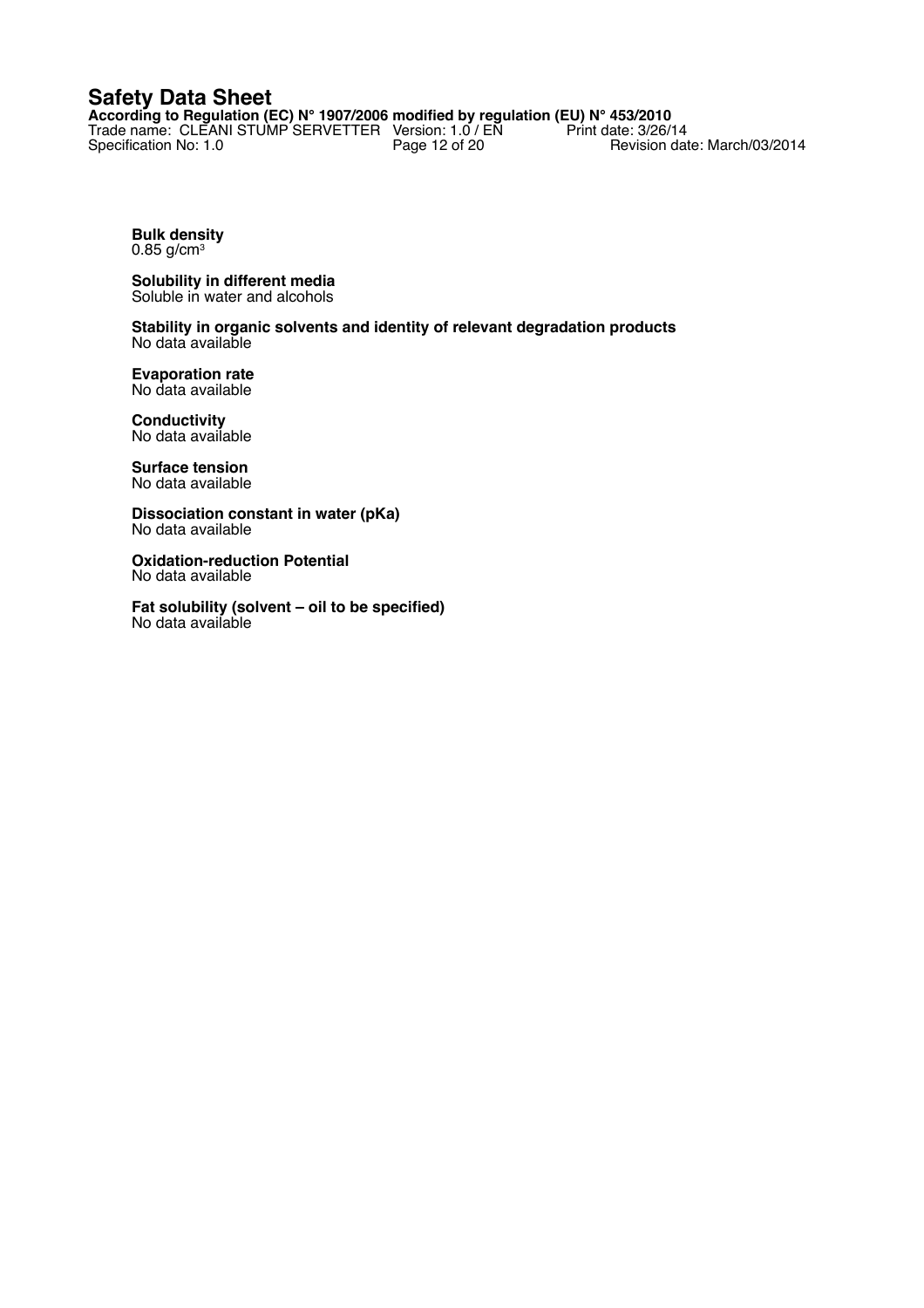**According to Regulation (EC) N° 1907/2006 modified by regulation (EU) N° 453/2010**<br>Trade name: CLEANI STUMP SERVETTER Version: 1.0 / EN Print date: 3/26/14 Trade name: CLEANI STUMP SERVETTER Version: 1.0 / EN Print date: 3/26/14 Specification No: 1.0 **Page 13 of 20** Revision date: March/03/2014

# **10. STABILITY AND REACTIVITY**

## **10.1 Reactivity**

Presents no significant reactivity hazard, by itself or in contact with water. Avoid contact with strong acids.

# **10.2 Chemical stability**

Stable under normal ambient conditions.

## **10.3 Possibility of hazardous reactions**

Under normal conditions of storage and use, hazardous reactions will not occur.

# **10.4 Conditions to avoid**

Avoid all possible sources of ignition (spark or flame). Do not pressurise, cut, weld, braze, solder, drill, grind or expose containers to heat or sources of ignition. Do not allow vapor to accumulate in low or confined areas.

### **10.5 Incompatible materials:**

Reactive or incompatible with the following materials: oxidizing materials. peroxides. Acids. Alkalis. Ammonia.

### **10.6 Hazardous decomposition products:**

No dangerous decomposition products known in the recommended storage conditions.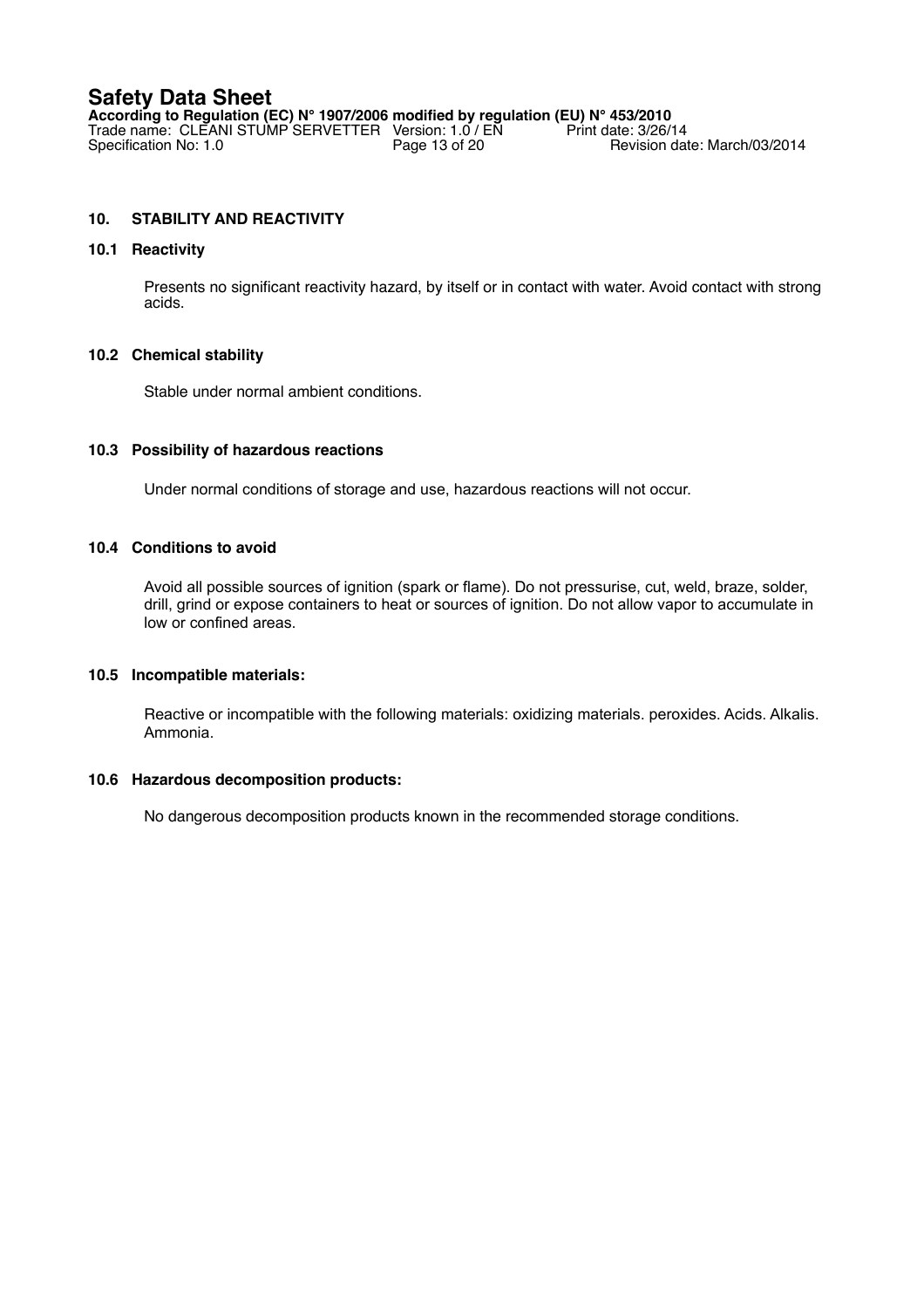**According to Regulation (EC) N° 1907/2006 modified by regulation (EU) N° 453/2010** Trade name: CLEANI STUMP SERVETTER Version: 1.0 / EN Specification No: 1.0 Revision date: March/03/2014

# **11. TOXICOLOGICAL INFORMATION**

### **11.1 Toxicokinetics, metabolism and distribution**

Can cause central nervous system (CNS) depression. May cause drowsiness or dizziness. May cause respiratory irritation.

## **11.2 Information on toxicological effects**

### **11.2.1Substances**

### **Acute toxicity**

|                           | Effect Dose               | Species | lRemark                   |
|---------------------------|---------------------------|---------|---------------------------|
| Acute oral toxicity       | LD50: 4700 - 5800 mg/kg   | ∣Rat    | <i><b>Isopropanol</b></i> |
| Acute inhalation toxicity | LC50: 19000 ppm (8 hours) | ∣Rat    | <i><b>Isopropanol</b></i> |

### **Skin corrosion/irritation**

Repeated exposure may cause skin dryness or cracking. Absorption of organic solvents through the skin can cause the same effects as inhalation.

### **Serious eye damage/irritation**

Irritating to eyes

#### **Inhalation**

In high concentrations, vapours are narcotic and may cause headache, fatigue, dizziness and nausea.

# **Respiratory or skin sensitisation**

No data available

### **CMR effects (carcinogenity, mutagenicity and Toxicity for reproduction)**

**Carcinogenicity:** No component of this product present at levels greater than or equal to 0.1 % is identified as probable, possible or confirmed human carcinogen by IARC.

**in-vitro Mutagenicity:** No data available **Genotoxicity:** No data available **in-vivo Mutagenicity:** No data available **Germ cell mutagenicity:** No data available **Toxicity for reproduction:** No data available

**Summarised evaluation of the CMR properties:** No component of this product present at levels greater than or equal to 0.1 % is identified as probable, possible or confirmed human carcinogen by IARC.

### **Specific target organ toxicity (STOT) – single exposure** Respiratory tract irritation and Narcotic effects

**Symptoms related to the physical, chemical and toxicological characteristics: In case of ingestion:** Can cause central nervous system (CNS) depression. May cause drowsiness

or dizziness. May cause respiratory irritation. Gastrointestinal symptoms, including upset stomach. **In case of skin contact:** Repeated exposure may cause skin dryness or cracking. **In case of inhalation:** In high concentrations, vapours are narcotic and may cause headache, fatigue, dizziness and nausea.

**In case of eye contact:** Irritating to eyes.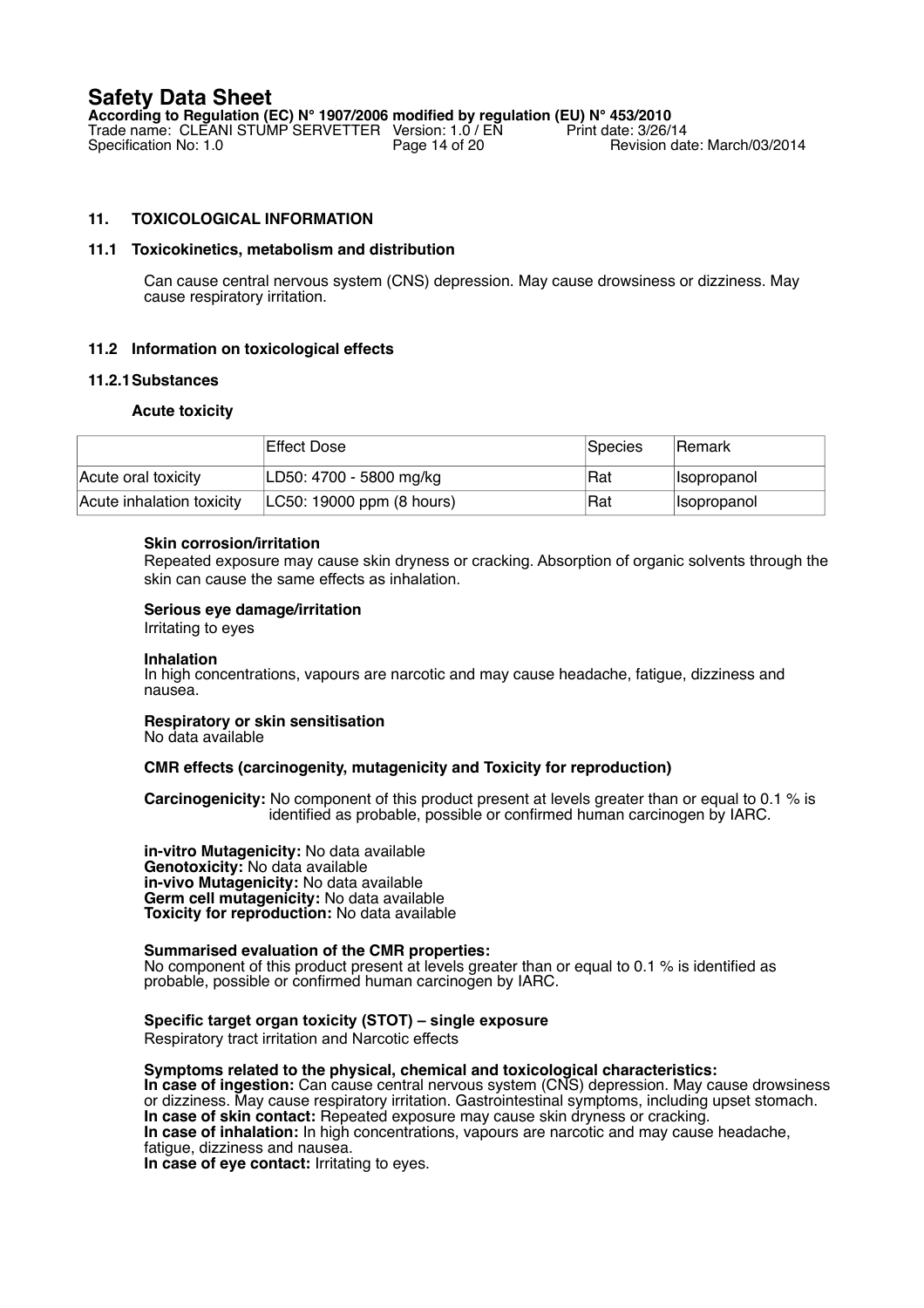**According to Regulation (EC) N° 1907/2006 modified by regulation (EU) N° 453/2010** Trade name: CLEANI STUMP SERVETTER Version: 1.0 / EN Print date: 3/26/14 Specification No: 1.0 **Page 15 of 20** Revision date: March/03/2014

# **11.4 Other information**

This products should never be ingested. Keep away from food and drink.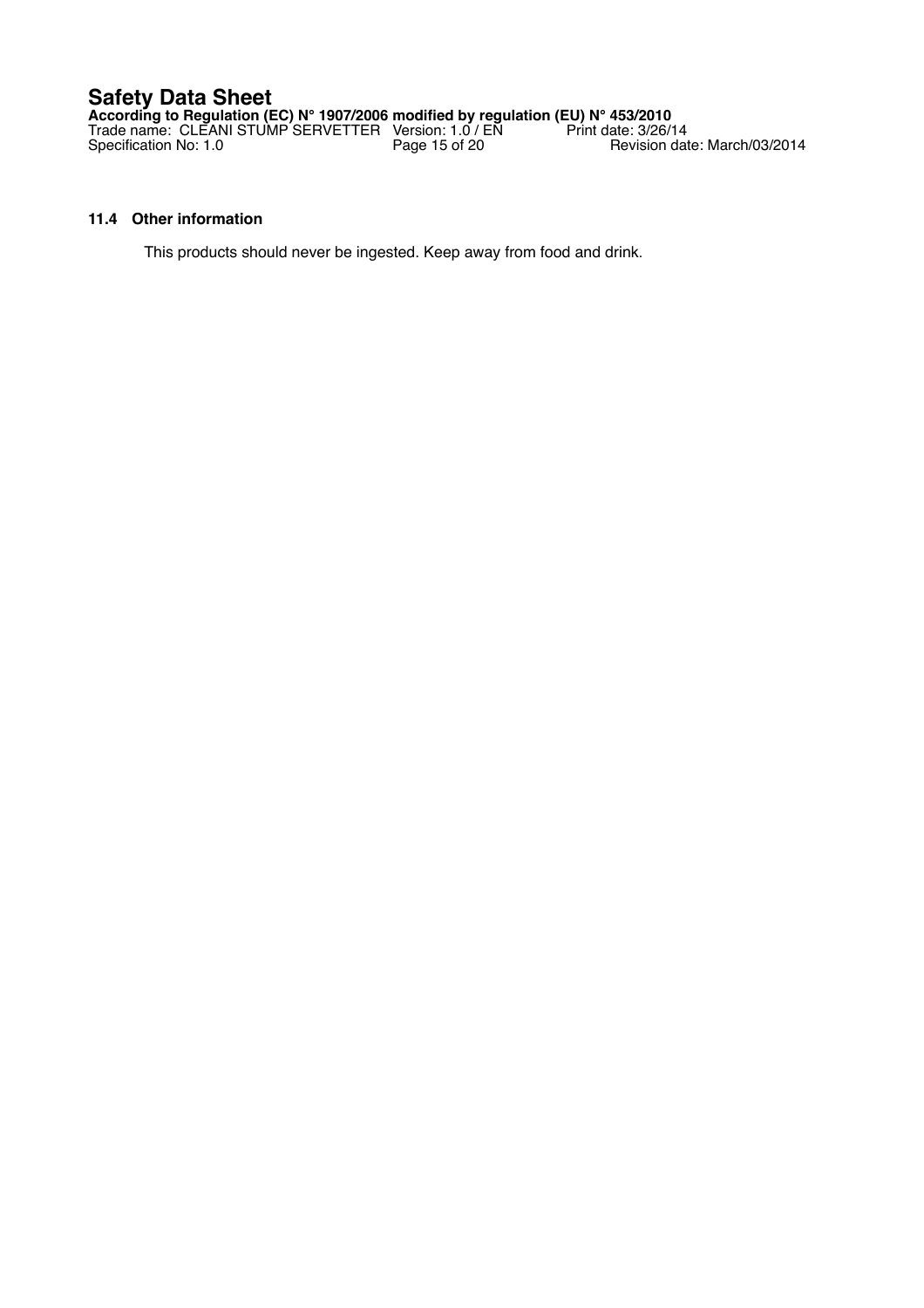**According to Regulation (EC) N° 1907/2006 modified by regulation (EU) N° 453/2010** Trade name: CLEANI STUMP SERVETTER Version: 1.0 / EN Print date: 3/26/14 Specification No: 1.0 **Page 16 of 20** Revision date: March/03/2014

# **12. ECOLOGICAL INFORMATION**

# **12.1 Toxicity**

No data available

## **12.2 Persistence and degradability**

No data available

## **12.3 Bioaccumulative potential**

No data available

### **12.4 Mobility in soil**

No data available

# **12.5 Results of PBT and vPvB assessment**

No data available

# **12.6 Other adverse effects:**

No data available

# **12.7 Additional information:**

No data available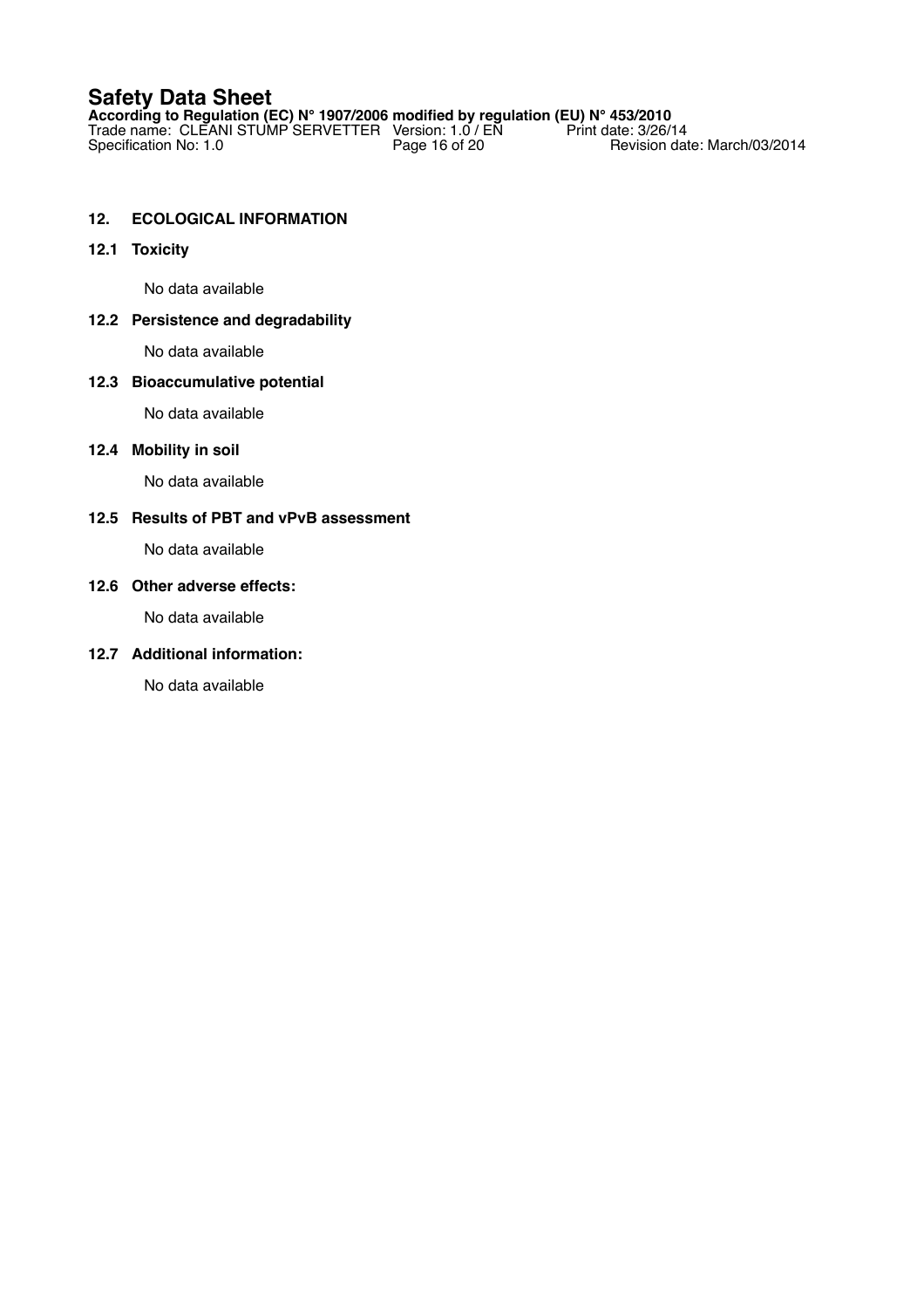**According to Regulation (EC) N° 1907/2006 modified by regulation (EU) N° 453/2010** Trade name: CLEANI STUMP SERVETTER Version: 1.0 / EN Print date: 3/26/14 Specification No: 1.0 **Page 17 of 20** Revision date: March/03/2014

# **13. DISPOSAL CONSIDERATIONS**

### **13.1 Waste treatment methods**

### **13.1.1Product / Packaging disposal:**

The generation of waste should be avoided or minimised wherever possible. Significant quantities of waste product residues should not be disposed of via the foul sewer but processed in a suitable effluent treatment plant. Dispose of surplus and non-recyclable products via a licensed waste disposal contractor. Disposal of this product, solutions and any by-products should at all times comply with the requirements of environmental protection and waste disposal legislation and any regional local authority requirements.

#### **13.1.2Waste treatment options:**

Must be dumped or incinerated at an approved center while complying with local regulations. Avoid disposal through the sewerand the dispersion in the environment.

### **13.1.2Other disposal recommendations:**

Empty containers should be taken to a site approved for the treatment of waste for recycling or disposal.

### **13.2 Additional information:**

Not applicable.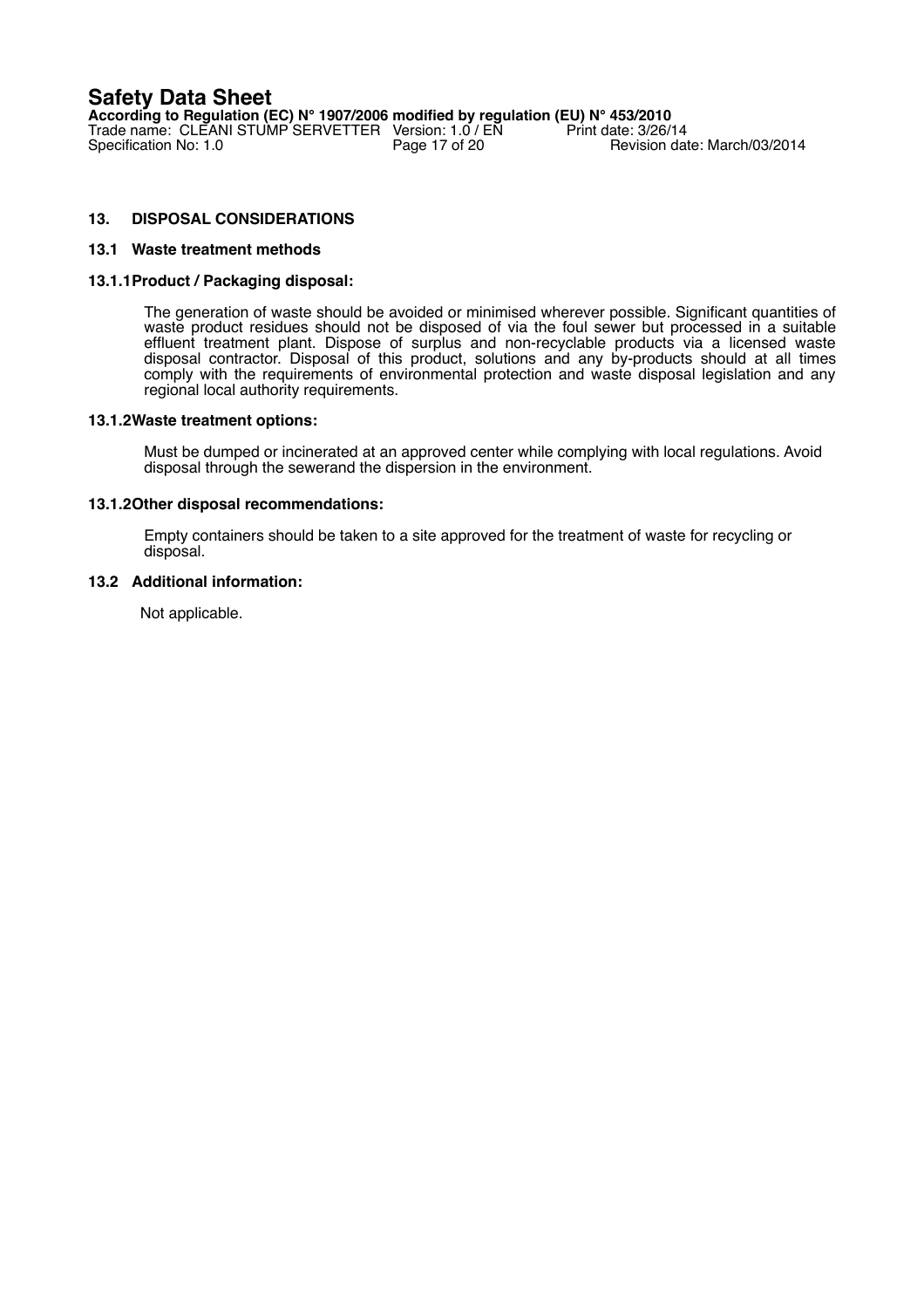**According to Regulation (EC) N° 1907/2006 modified by regulation (EU) N° 453/2010** Trade name: CLEANI STUMP SERVETTER Version: 1.0 / EN Print date: 3/26/14 Specification No: 1.0 **Page 18 of 20** Revision date: March/03/2014

# **14. TRANSPORT INFORMATION**

### **14.1 Land transport (ADR/RID/GGVSE):**

**UN-No:** 3175 **Proper shipping name:** SOLIDS CONTAINING FLAMMABLE LIQUID, N.O.S. (ISOPROPANOL) **Transport Class(es):** 4.1 Flammable solids **Packing group: II Hazard label(s):** Flammable

### **14.2 Sea transport (IMDG-Code/GGVSee):**

**UN-No:** 3175 **Proper shipping name:** SOLIDS CONTAINING FLAMMABLE LIQUID, N.O.S. (ISOPROPANOL) **Transport Class(es):** 4.1 Flammable solids **Packing group: II Hazard label(s):** Flammable **EMS:** F-E, S-D **Marine Pollutant:** No

## **14.3 Air transport (ICAO-IATA/DGR):**

**UN-No:** 3175 **Proper shipping name:** SOLIDS CONTAINING FLAMMABLE LIQUID, N.O.S. (ISOPROPANOL) **Transport Class(es):** 4.1 Flammable solids **Packing group:** II **Hazard label(s):** Flammable

### **14.4 Special precautions for user:**

# **14.4 Transport in bulk according to Annex II of MARPOL 73/78 and the IBC Code:**

This information is not available.

### **14.5 Additional information**

Not available.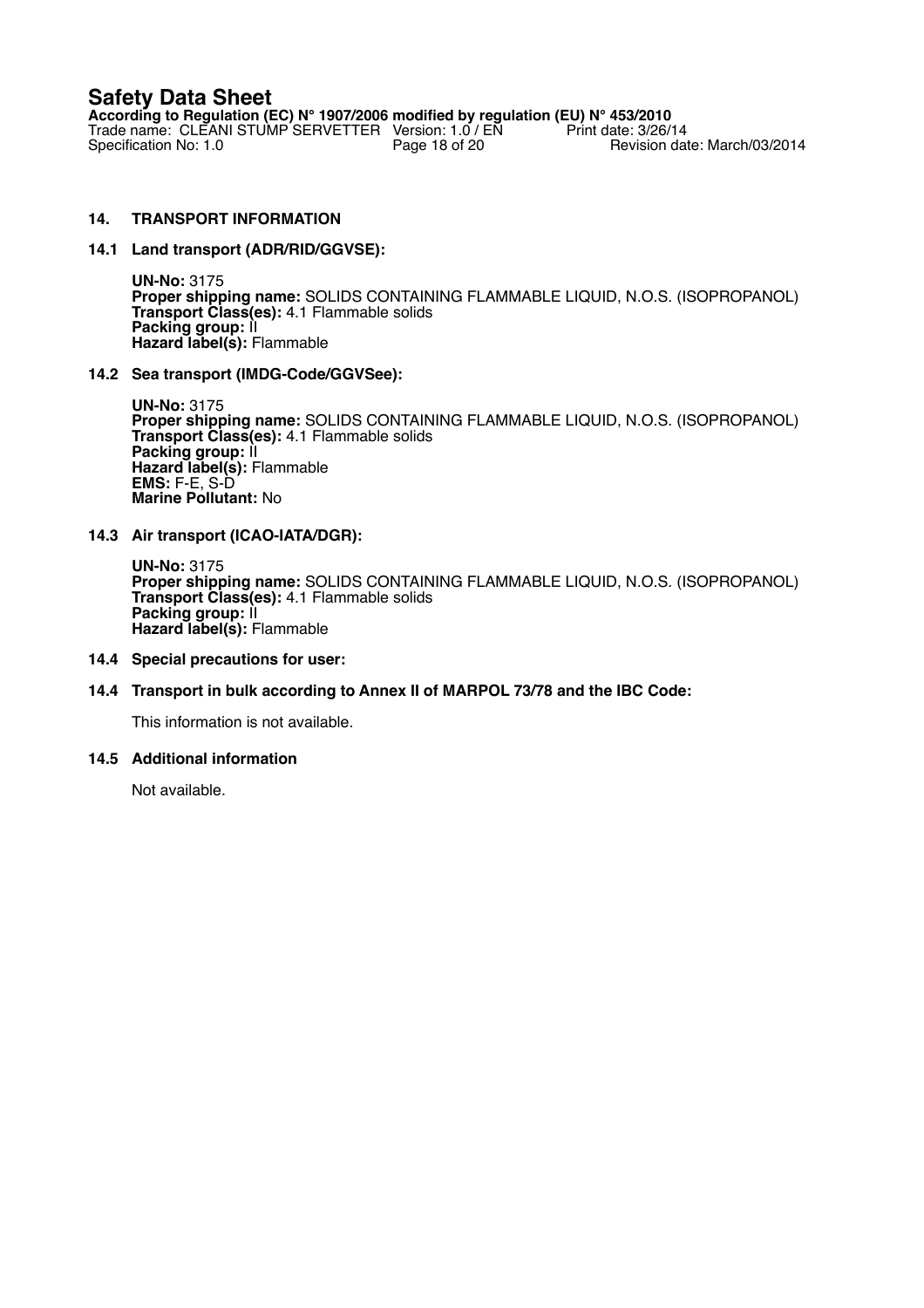**According to Regulation (EC) N° 1907/2006 modified by regulation (EU) N° 453/2010** Trade name: CLEANI STUMP SERVETTER Version: 1.0 / EN Print date: 3/26/14 Specification No: 1.0 **Page 19 of 20** Revision date: March/03/2014

# **15. REGULATORY INFORMATION**

## **15.1 Safety, health and environmental regulations/legislation specific for the substance or mixture**

### **15.1.1EU regulations**

**Authorisations and/or restrictions on use:** No **Authorisations:** No **Restrictions on use:** No

### **Other EU regulations:** 1907/2006, 1272/2008, 453/2010

**Informations according 1999/13/EC about limitation of emissions of volatile organic compounds (VOC-guideline):** This information is not available

### **15.2 Chemical Safety Assessment:**

Chemical safety assessment has not been carried out.